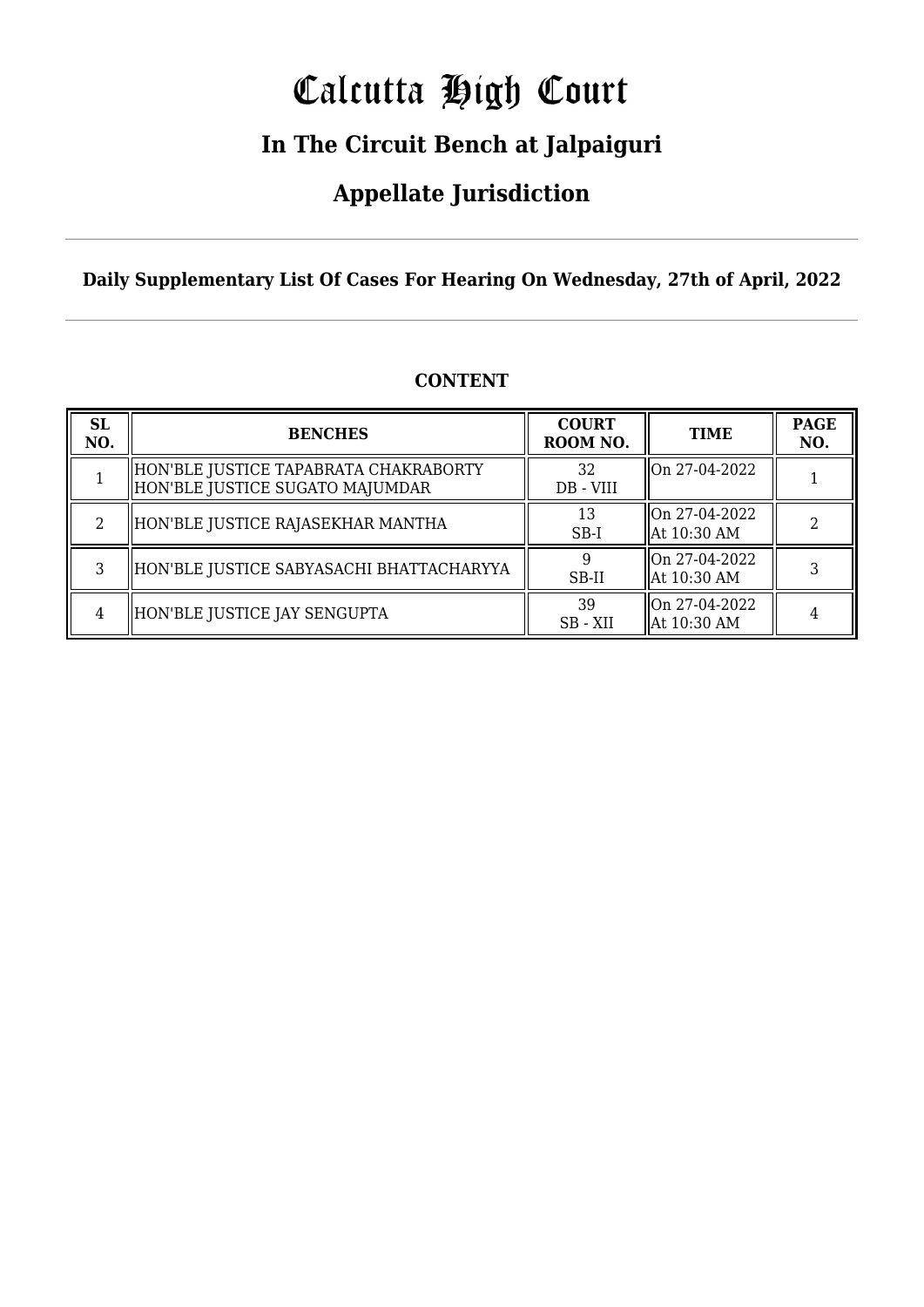

**DAILY CAUSELIST For Wednesday The 27th April 2022**

**COURT NO. 32**

**DIVISION BENCH (DB - VIII)**

**HON'BLE JUSTICE TAPABRATA CHAKRABORTY HON'BLE JUSTICE SUGATO MAJUMDAR (VIA VIDEO CONFERENCE)**

#### **FROM PRINCIPAL BENCH**

#### **APPLICATION FOR ANTICIPATORY BAIL**

SUMAN MAJUMDER

1 CRM(DB)/74/2022 AWDESH KUMAR SINGH

VS C.B.I.

*(Bench ID-1155 ) 1/1* Page 1 Of 4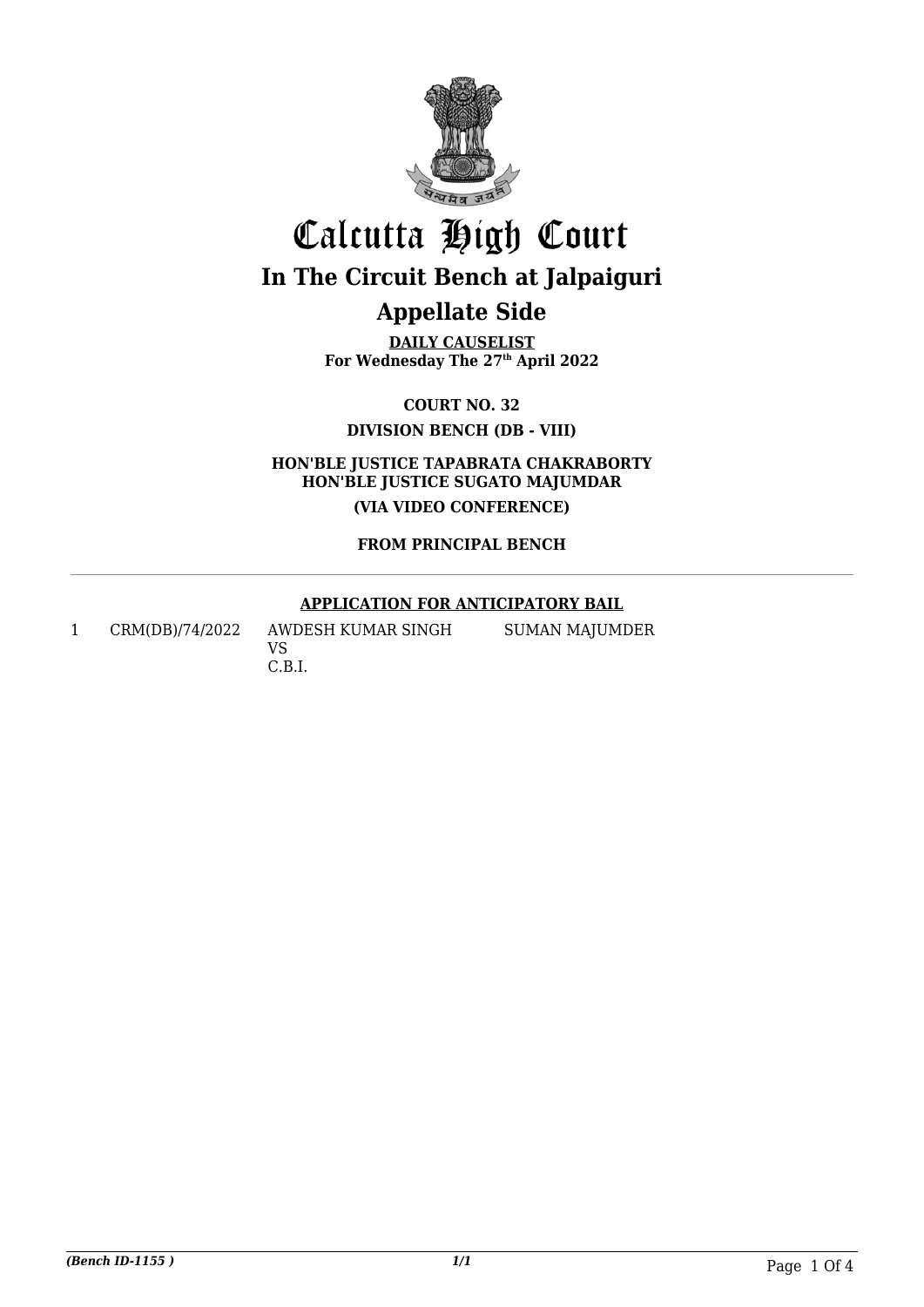

**DAILY CAUSELIST For Wednesday The 27th April 2022**

**COURT NO. 13**

**SINGLE BENCH (SB-I)**

**AT 10:30 AM**

**HON'BLE JUSTICE RAJASEKHAR MANTHA (VIA VIDEO CONFERENCE)**

#### **FROM PRINCIPAL BENCH**

#### **NEW MOTION**

JEENIA RUDRA

1 WPA/902/2022 DEBASIS PRAMANIK

VS STATE OF WEST BENGAL AND ORS.

*(Bench ID-1060 ) 1/1* Page 2 Of 4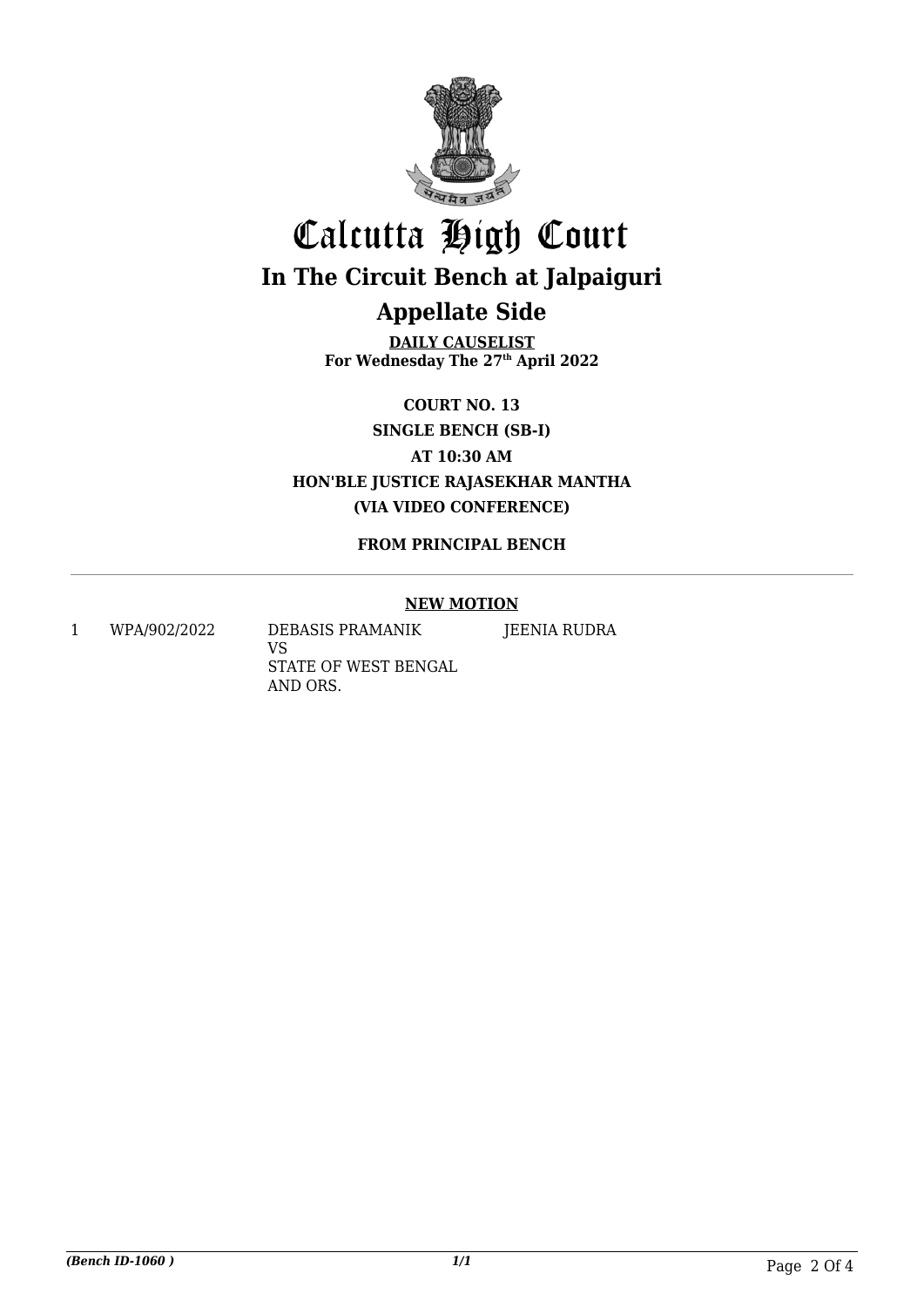

**DAILY CAUSELIST For Wednesday The 27th April 2022**

**COURT NO. 9**

**SINGLE BENCH (SB-II)**

**AT 10:30 AM**

**HON'BLE JUSTICE SABYASACHI BHATTACHARYYA (VIA VIDEO CONFERENCE)**

#### **FROM PRINCIPAL BENCH**

#### **APPLICATION**

1 IA NO. CAN/1/2022 ALI KHATIRUL In WPA/688/2022 Vs STATE OF WEST BENGAL AND ORS.

DHANANJAY NAYAK DHANANJAY NAYAK

*(Bench ID-1094 ) 1/1* Page 3 Of 4